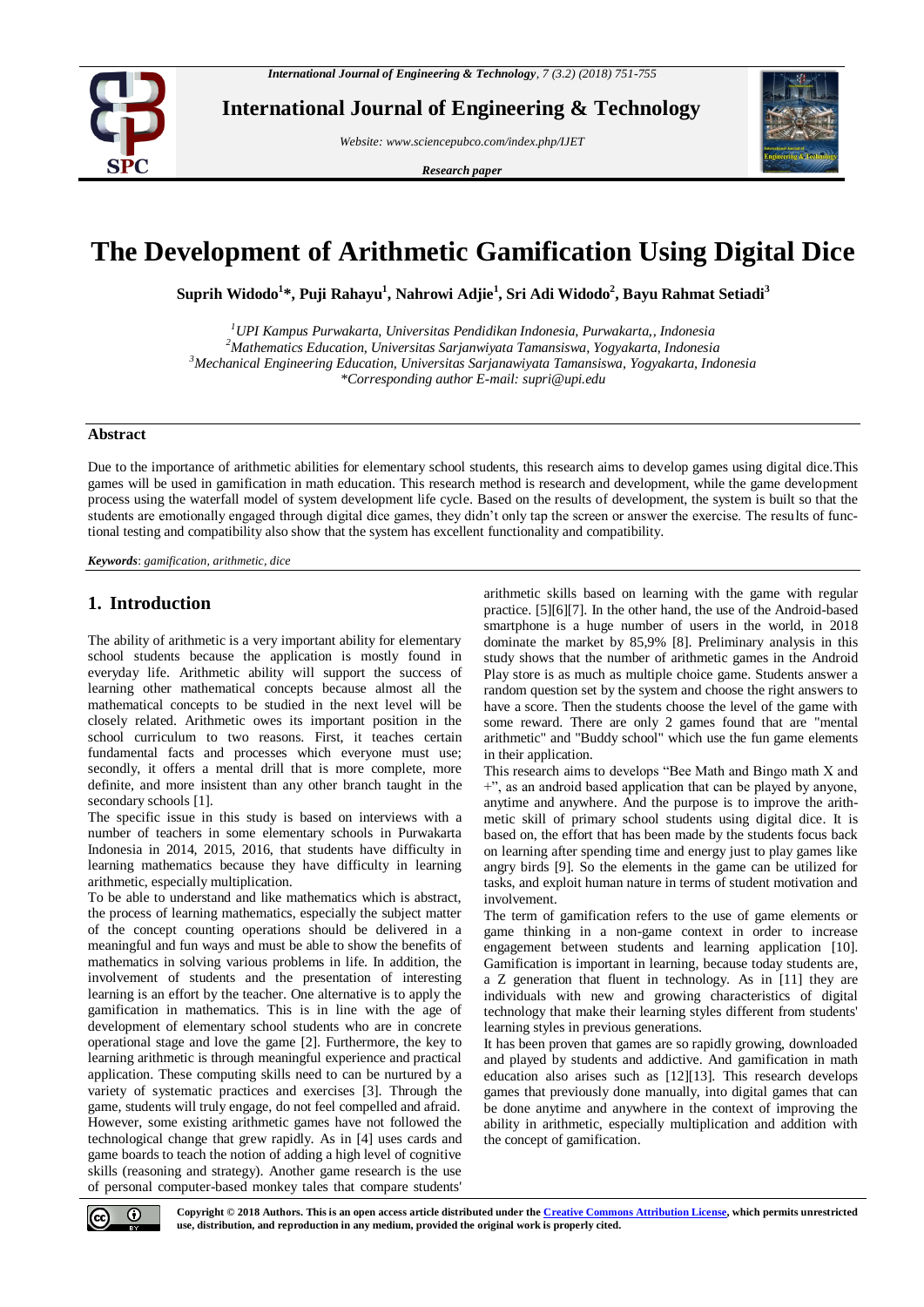To use gamification in education, the step according to [14] is as shown in Fig. 1.



**Fig. 1**: The use of gamification in education

A good understanding of who the audience is, in combination with the context in which the program will be delivered will help in designing programs that empower students to achieve program objectives. Audience analysis should be done to know factors such as the age group, learning ability, current skills, and so on.

Learning process must have a goal to be achieved by the students at the end of the program. Goals may include understanding students' concepts, performing tasks after training, or completing a learning program. Experience structure can be a milestone. Stages and milestones are powerful tools that enable teachers to rank knowledge and measure what students need to learn and accomplish at the end of each stage or milestone.

### **2. Methods**

This research is part of a research development on the Eligibility phase of media experts and material experts, as well as limited trials. This type of research is a qualitative research which is conducted in the even semester of academic year 2017/2018. The media expert Eligibility tester is Prof. Dr. Abdul Ghofur, M.Sc. and material experts namely Prof. Dr. Suhardi, M.Pd, both experts are from Yogyakarta State University. As for the limited test is conducted in the educational program of primary school teachers in Sarjanawiyata Tamansiswa University of Yogyakarta. In the limited test phase conducted in 4H class with the number of 30 students and Octavian Muning Sayekti, M.Pd. as a lecturer Indonesian language skills subjects.

This study focuses on the assessment of the Eligibility of interactive multimedia skills of Indonesian language by media experts, material experts and users both lecturers and students. Data is taken through questionnaires, interviews, and documentation. Data were analyzed descriptively qualitative. The data analysis consists of three simultaneous activity flow, data reduction, data presentation, and conclusion or verification [18].

This research is a research development, so that research method used is research method of development of R n D. Research and development  $(R \& D)$  according to [15] is an industry-based development model in which the systems are tested, evaluated and refined until they meet the specified criteria of effectiveness, quality, or similar standards.

This research designed with the R  $\&$  D approach, as in [15] refers to a process used develop and validate educational products. This understanding implies that the method of research and development in the field of education in principle is a process to develop a product research, and further validate the product. This means that research and development methods are applied to produce the product and test the effectiveness of the product. In the context of this study, the research product to be developed and validated is an Android-based game application, the arithmetic multiplication model for primary school students.

The procedures in this study are in accordance with the approach as in research and development  $(R & D)$ , [15][16]. The research procedures covered ten activity including (1) limited survey and information gathering, (2) planning, (3) ) develops preliminary form of product design, (4) conducts preliminary field testing, (5) main product revision, (6) conducts main product field testing (main field testing, 7) product revision, (8) conducting operational field testing, (9) refining the model to develop the final product revision, and (10) dissemination and distribution.

This research is the first stage of product development using the software engineering approach. To ensure the quality of application development, the method to implement "Bingo Math X and Bee Math X" gamification will follow waterfall model of the software development lifecycle (SDLC). SDLC waterfall model is a fairly classic approach, but still can be used by software developers. the software development steps waterfall model shown in the fig. 2





According to [17] these steps including:

- Requirement definition or system requirement specification stage is the analysis of system requirements created in a form that can be understood by the client and the developer staff. At this stage, the client or user explains all the constraints and objectives and defines what the system wants. Once the specification document is approved then the document becomes a contract of work between the client and the developer.
- The next stage is the design, at this stage, the developer will produce a system architecture as a whole, this stage determines the flow of software to the detailed phase algorithm.
- The next stage of implementation, the stage where the entire design is converted into program codes. the resulting program code is still in the form of modules which will then be integrated into a complete system to ensure that the software requirements have been met.
- The next stage is verification by the client, the client test whether the system has been in accordance with the contract that has been approved.
- The final stage is maintenance which includes installation and process of system improvement according to contract

In designing this arithmetic game, the author refers to the 8 principles of gamification production including conceptual challenges; productive failure; carefully calibration; Boost Persistence; builds confidence; enhances intrinsic motivation; accessibility; and deeper learning [18].

Conceptual challenges built through this game is for students to do drill and practice. The arithmetic game is the arithmetic game of addition and multiplication. Both games are designed with the same design, only the operating algorithm is changed. In this game, students have the role in determining the problems that will arise in the game.

The game will use the dice as a distinguishing element with other android based games. In this game, dice is chosen because it is very closely related to the development of mathematics, especially Galileo Galilei's 1956 probability theory. A student has the role to determine the question by shaking the dice.

The recommended device to be used is a touchscreen phone with a maximum of 6-inch screen or a handheld device with one hand only. This is because students have to shake the device as well as shaking dice. There are two games to be built: "Bingo Math X and BeeM Math X". Both are given the suffix x and  $+$  as the meaning of the operation to be played in the game.

The productive failure and enhances of intrinsic motivation built into this game do not have a heavy impact on students, just messages that answer students wrong and reduce their early life. Feedback in the form of rewards and bonuses given to students if their answers are correct. By providing this feedback students are expected to be motivated to quickly complete the game at a low level to the harder level. The highest scoring recording is also a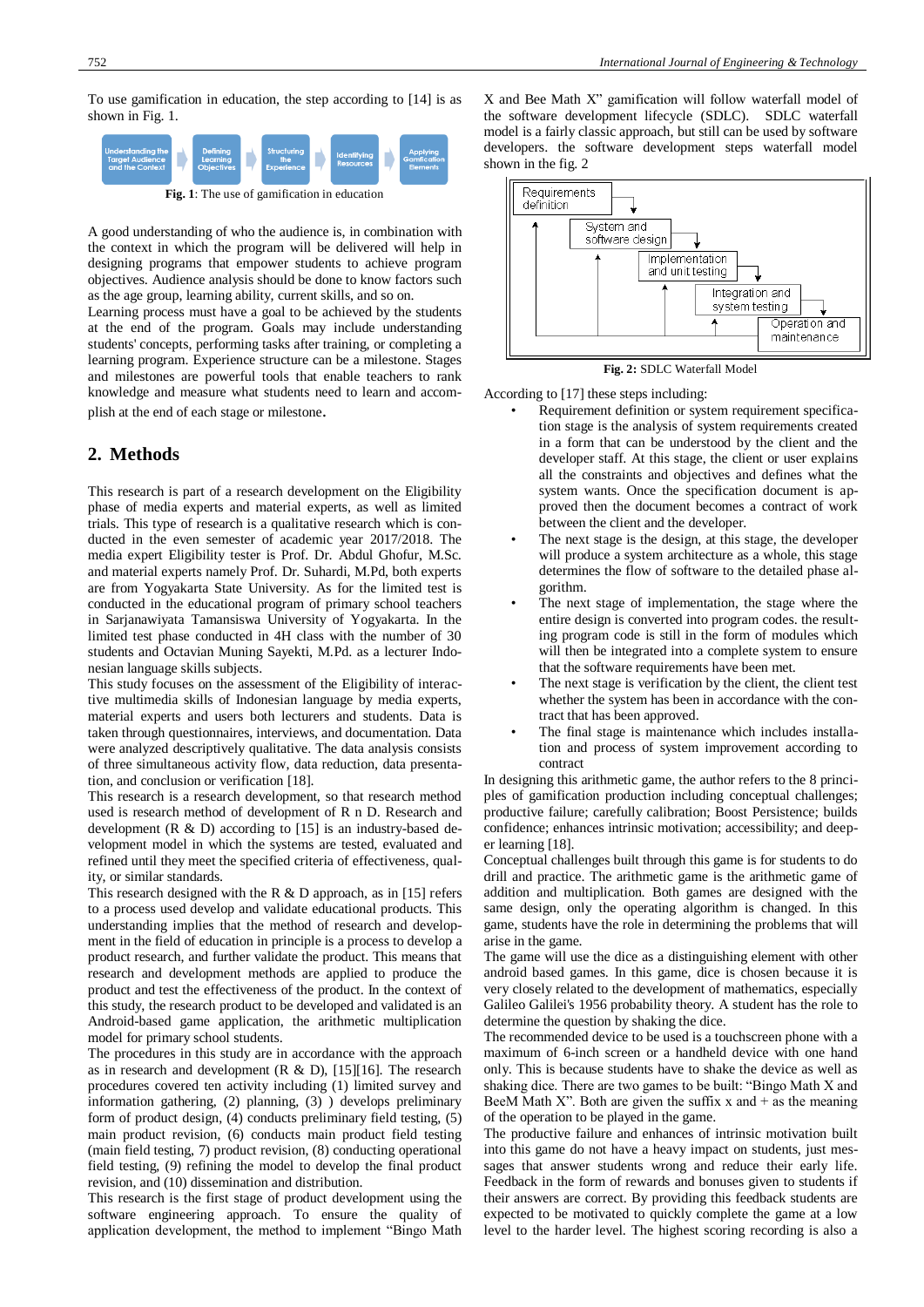reward for students in this game. Scoring is based on the remaining time of student's correct answer.

Careful calibration in this system is implemented through the level of the difficulty level of problems given to students, especially in a game "Bingo Math X". Zone proximal development in learning mathematics through this game will divide the students into their respective zones so that teachers can provide follow-up, with the view the history of students' arithmetic abilities through the game boards.

Boost persistence and Builds confidence in this game are in the form of providing the simplest game at the lowest level so that students are expected to keep playing despite failing to complete the game board several times. The emergence of the dice to complement the game board may be somewhat frustrating, but with a predetermined algorithm, the probability of dice numbers to emerge will be magnified with a special algorithm.

This game is not supported by learning materials and resources. Therefore in general accessibility and deeper learning in this game is limited through different game levels. Each student who has not successfully completed the low level is not recommended to open the next level. this is done by locking the harder level. The levels in the game indicate the difficulty of arithmetic operations

## **3. Result and Discussion**

Bingo math X and BeeM Math X, using two digital dice that will determine the question of multiplication to be answered by the student. Digital dice is used as questions determined by students based on shuffling results. The developed digital dice is a touch screen mobile-only app that does not use touch gestures like digital dice applications that are plentiful on the android play store. This the author considers as the game's appeal that found earlier in the Samsung SCH-S310 and Omnia mobile phone applications.

At the first level of "Bingo Math X game", students will play dice numbers 1-6, so the game domain will be at the numbers 1 - 36. The game begins with a game board displaying the multiplication board of 1-36. Students must shake the dice, then the two dice number shown will be the questions that must be answered in 10 seconds. If the student successfully answers correctly, then the game board showing the multiplication number will change color. If the student fails to answer the game board does not change, but will reduce the lives of the 5 lives given at the beginning of the game. The game at this level will end after the students answer all the chances of the emergence of the 2 of 6 dice number.

In general, "BeeM Math X" game is almost the same as "Bingo Math  $X$ ", in which students play with two digital dice to be shaken. A problem will be given according to the dice number that appears. The fundamental difference lies in the game board. "BeeM Math X" game uses a honeycomb pattern as a board game. The level of the game is also based on the use of dice. The highest level of the game is level 4, which is when the game uses 15-to-20 number of dice. The bonus score on "Beem Math X", viewed based on horizontal, vertical and diagonal line pattern of 3 hexagon pieces.

### **Requirement and Architecture System**

The general system requirement analysis of these two arithmetic games is: digital dice rotations must be natural, the dice will rotate by shuffling the used mobile phone; the level of game difficulty will increase as the level increases marked by the increasing number of dice number.

The system architecture of both these android based games is described in Fig 3.



**Fig 3:** BeeM Math X and Bingo Math X system architecture

The requirements of the implementation environment used in the development of this game are Asus computer A43SV with Core i3 processor, 4 GB RAM. While the required software is Unity Game Engine; Mono Develop text storage; C # Programming Language; with Adobe Illustrator and Photoshop for interface design.

The implementation process of the interface that is shown in fig. 4 and fig. 5.

# **The Game Description**

### **"Bingo Math X"**

- $\widetilde{\text{E}}$ BeeM Math X" game started with a splash screen, then enters automatically on the game's home. In the home screen there is an option button for language, sound, music, change the dice, record the highest score recordsetting. When the play logo is selected, then there will appear to the next screen, that is the level selection. Students can exit the app at any time by selecting the back button on the device multiple times.
- In the next stage, there is the identity of the game name along with the game level. The default open game level is level 1. The next level will unlock after completing the level 1 of the game using two dice of 1, 2, 3, 4, 5, 6 numbers. Level 2 is a game using two dice of 5,6,7,8,9,10 number. Level 3 game using two dice of 10,11,12,13,14,15 numbers and level 4 that is game by using two dice of 15,16,17,18,19,20 numbers.
- The students will have 5 lives, and there are 36 boxes which are the chance of multiplying the two numbers on the dice. If students are ready to play, students must choose to roll the dice and then shake the dice until it stops and the dice shows two numbers of multiplication. The students are given 10 seconds to answer the question in the provided box. The faster, the more points will achieve if the answer incorrect. When students answer correctly, eg 6 \* 5 players press 3 and 0 (means true). Then the game board will appear, and the number 30 on the board will change its color. The board will not change color if the student has the wrong answer but will reduce the number of life. The game will continue until the student can change all the board games and unlock to enter the next level.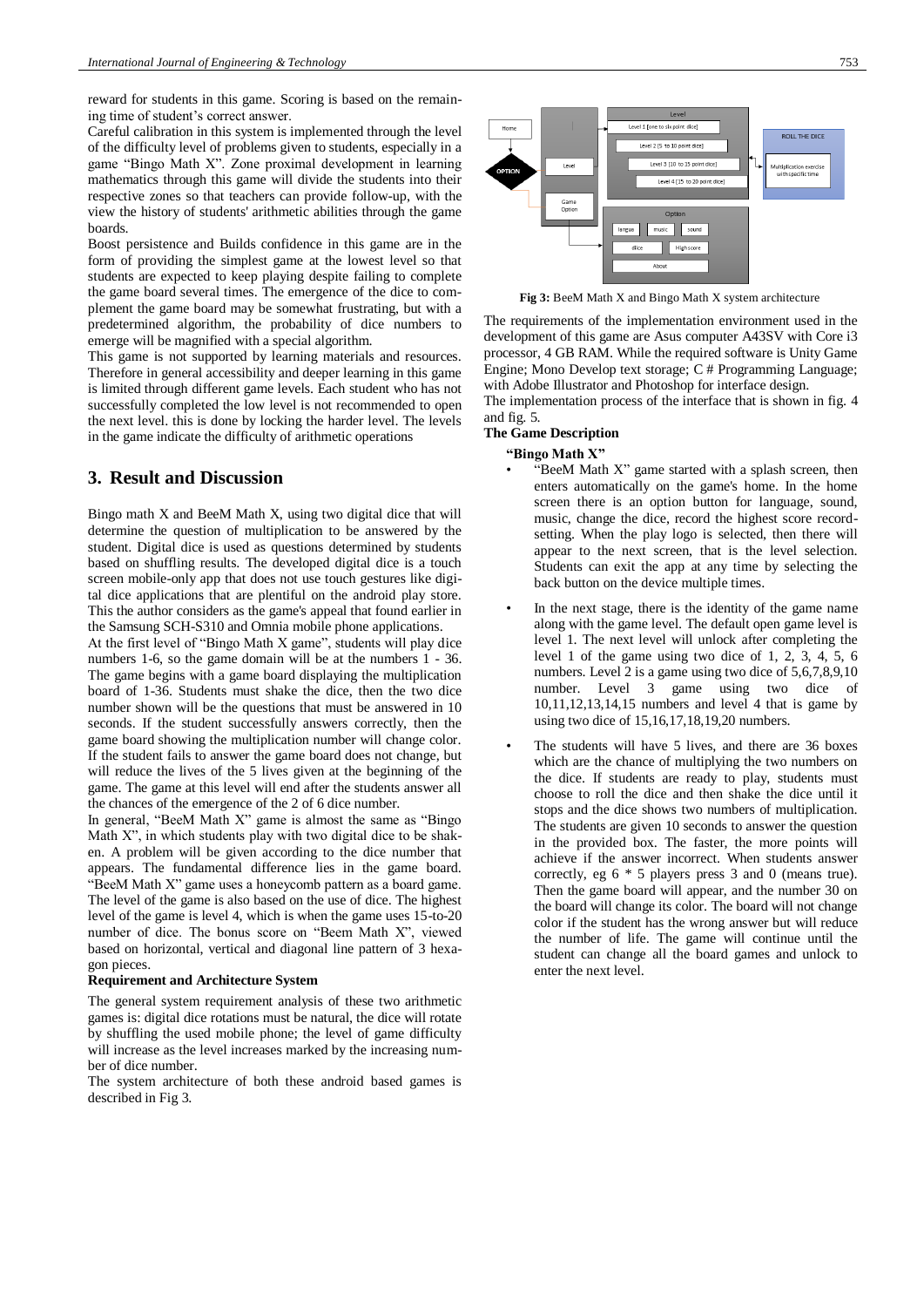

**Fig. 4:** User Interface Implementation of "Bingo Math X"

#### **"Beem Math X"**

- Just like "Bingo Math X", "BeeM Math X" game starts with a splash screen, then enters automatically on the game's homepage etc.
- The level of the game in this game is also as same as "Bingo Math X".
- The next step students will have 5 lives, and there are 19 hexagons (players must first choose one hexagon to activate to roll/shake the dice). If the player has not selected one hexagon, the dice roll button is off. When the dice roll button is pressed it will appear dice that rolls with natural movement and supportive voice. When the dice have stopped spinning, a 0-9 board will appear within 10 seconds and vanish if it has passed from the specified time. The faster, the more points will achieve if the answer incorrect. If the student answer is true then the selected hexagon will be the highlight. But if the student answer is wrong, then the life will be reduced one and the selected hexagon will be crossed (failed)
- This level will end when all hexagons are selected. The score will be calculated based on the correct answer with the student's time, and the number of lines formed by 3 hexagons on the field (1 line is worth 10). As a reward, their life will be increased and level 2 will be unlocked. The game on the next level is the same as on level 1 with different dice numbers.



Fig. 5: User Interface Implementation of "Beem Math X"

After analyzing, designing and coding in an iterative implementation environment, final testing is done by reference to software testing standards according to ISO 25010. Based on [19] there are several characteristics in software testing including functional suitability, performance efficiency, compatibility, usability, reliability, security, maintainability, and portability and shown in fig.6.

Functional testing is performed with black box testing that attempts to find errors in the following categories: 1) incorrect or missing functions; 2) interface error; 3) errors in data structures or external database access; 4) behavior or performance error; and 5) initialization and termination error [17]. Based on the test results, it is found that the system built 100% successful or in accordance with the specification of expected requirements.



**Fig. 6:** ISO 25010 Chart for Software Quality Assurance

Testing is also performed on compatibility -related systems. Both of these types of tests are considered to be factors that should be prioritized in system testing as in [20] prioritizes correctness and usability. However, we recommend that complete testing of the mobile app be carried out includes: functional testing, compatibility testing, usability testing, and performance testing [21].

Compatibility testing performed by installing the system on Android devices with Lollipop to Oreo operating systems. The compatibility results of game testing on some device types shown in table 1.